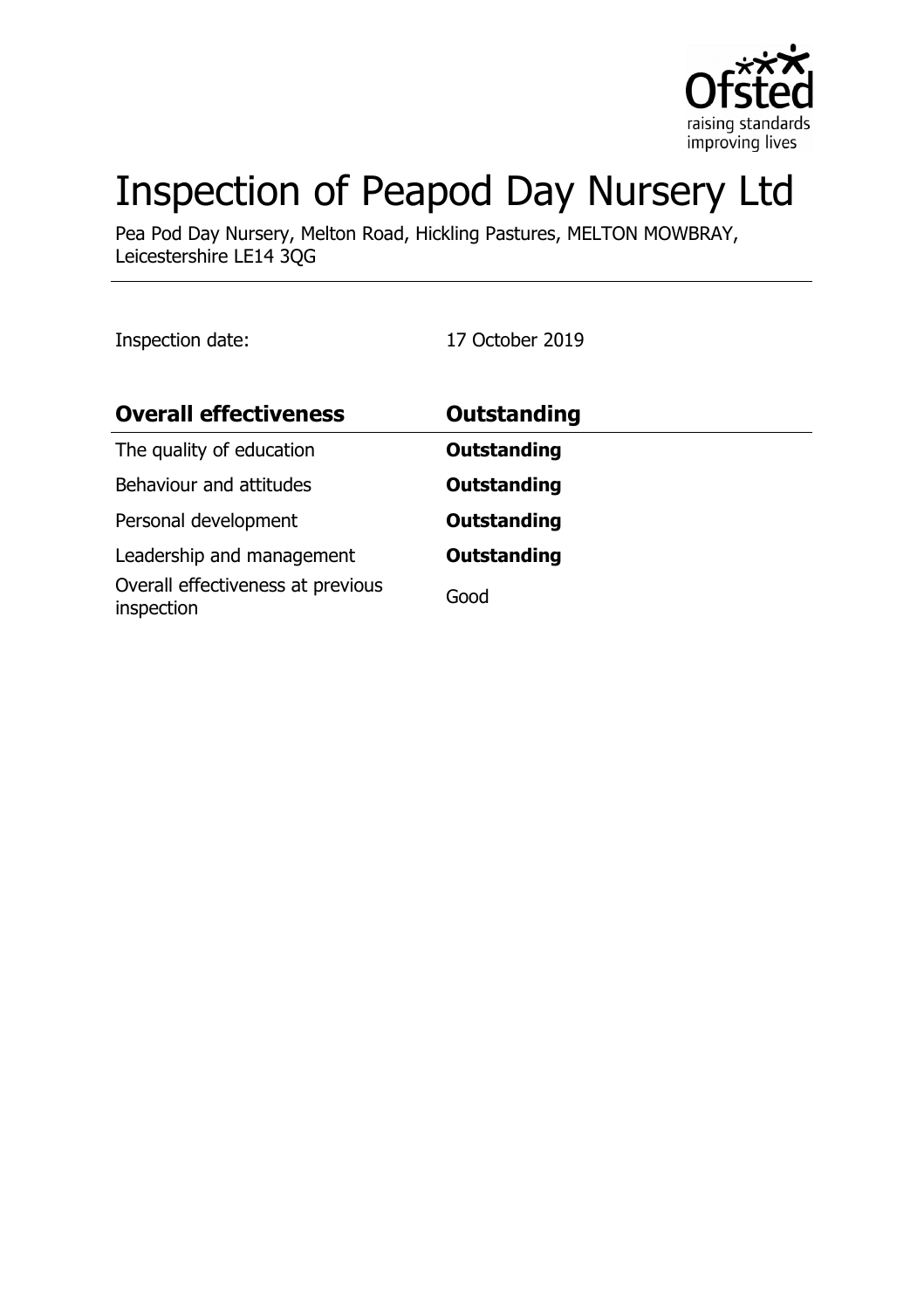

# **What is it like to attend this early years setting?**

#### **The provision is outstanding**

Children in the nursery are happy and learn in a way that suits their needs. This is achieved by the passion shown by the manager and staff. Staff are really keen that children spend as much time as possible learning outside so that they have the freedom to move around and explore the environment. Children are really excited to visit the Forest School area, and get involved in finding insects or toasting marshmallows. Staff take great care to plan the environment so that children can play safely. Younger children enjoy the space they have to move and play freely. Older children are also familiar with the rules about the fire pit in the Forest School, for example they go straight to sit on the logs to wait for further instructions.

Staff have high expectations for all children. Staff carefully plan and provide a wide range of activities that captivate children's interests, such as providing independent access to water, which they use to add to their mixtures in the mud kitchen. Staff really challenge and encourage children to persevere and to keep on trying. Children's behaviour is exemplary. Younger children are starting to take turns, while older children readily help to tidy up and take care of their resources.

### **What does the early years setting do well and what does it need to do better?**

- $\blacksquare$  Staff take great care to develop really close relationships with parents. Parents feel confident they are leaving their child in a safe and nurturing setting. Parents of older children are very complimentary about the progress their children have made over time.
- $\blacksquare$  All children are really confident. They separate easily from parents and carers and quickly become engrossed in the activities of the day. Older children readily explain to visitors what they are doing, such as making a birthday cake from play dough. Younger toddlers are keen to involve other adults in their play.
- $\blacksquare$  Staff are very skilful at supporting children's language development. They plan specifically to extend children's vocabulary during different activities. Younger children are progressing easily from using single words to two-word phrases. For example, they repeat 'all gone' and 'oh dear' when emptying the flour out of containers. Older children use complex sentences to explain what they are building, for example: 'You must be careful if you open the door of the house because you might fall in the river.'
- $\blacksquare$  The manager and staff are particularly thorough in providing activities which cover all seven areas of learning. Staff know children really well. They are well versed in what their key children know and are interested in. Staff are ambitious in their planning of further experiences to continually develop children's thirst for learning. For example, they take children out to visit a local church and the cattle market in a nearby town. They also make very good use of the farm they are part of, to visit the animals and observe the changing seasons.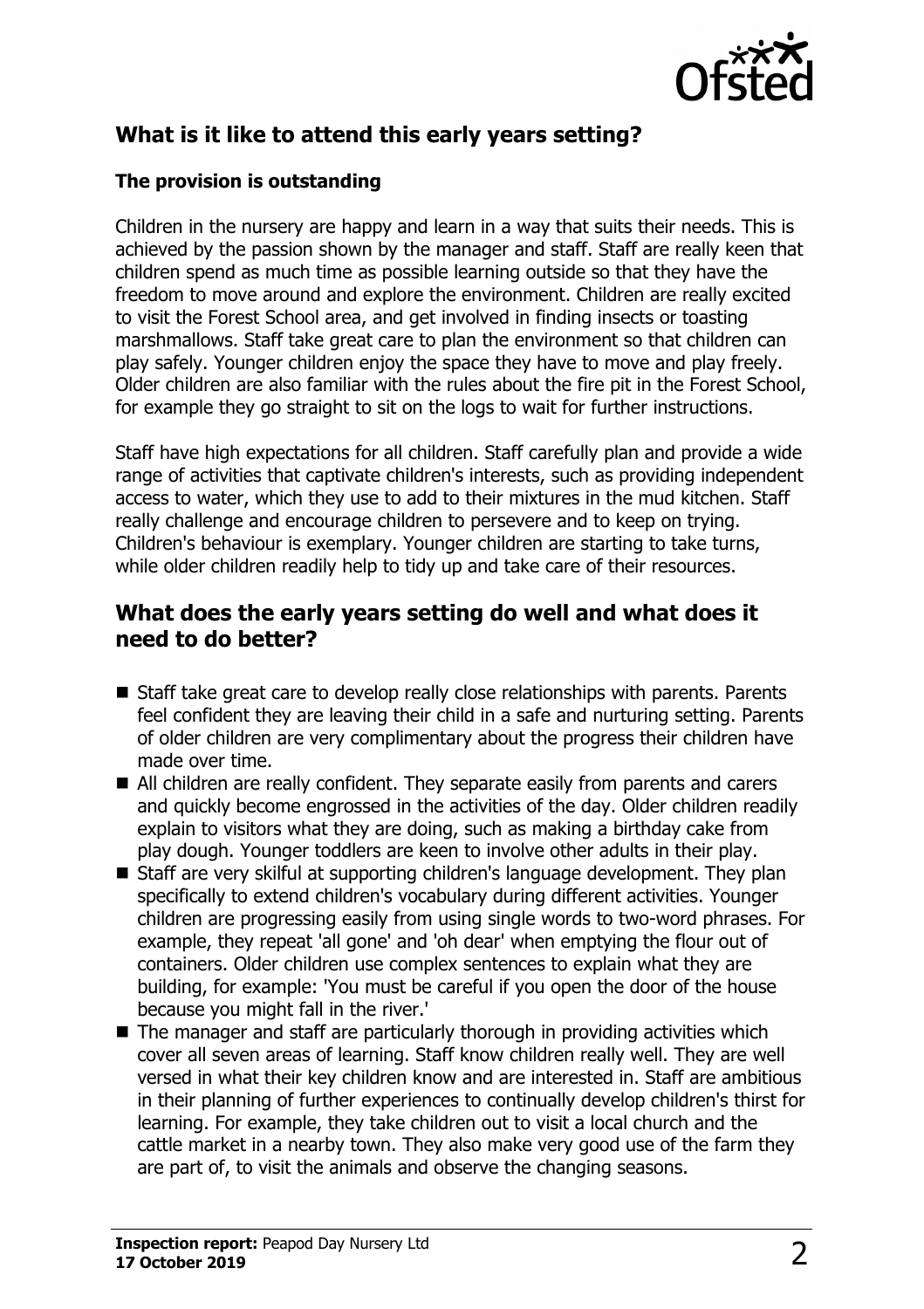

- Staff are dedicated in supporting children who have special educational needs and/or disabilities. They make significant efforts to liaise with other professionals working with the children to ensure they provide the best possible learning opportunities.
- The manager and lead early years teacher are excellent role models for the staff. They cascade training and coach less confident staff really well to continually improve their teaching skills. They have developed fantastic outdoor areas where children can explore, investigate and experience new challenges. For example, older children work out how to operate the water tap on the barrel to fill their own buckets. Other children love to make huge pictures on the chalk board and practise writing the letters in their names.
- $\blacksquare$  The staff work exceptionally well together. The manager and deputy make really good use of supervision to check on staff well-being, as well as setting manageable actions to help develop staff skills further. The manager is acutely aware of the setting's strengths and the areas she wants to work on. They have plans to expand their Forest School and provide children with an even wider range of experiences to foster their learning.

## **Safeguarding**

The arrangements for safeguarding are effective.

Managers are very vigilant and care deeply about children's well-being and safety. They persist in following up concerns and needs for individual children, particularly when liaising with professionals based across different county boundaries. Staff are very confident in their knowledge about protecting children from abuse, including extremism. They are very familiar with possible signs of abuse and know who to contact should they be concerned. Senior staff regularly update their training and ensure all staff receive any new information. Managers continually review their procedures and policies to ensure they support staff in keeping children safe.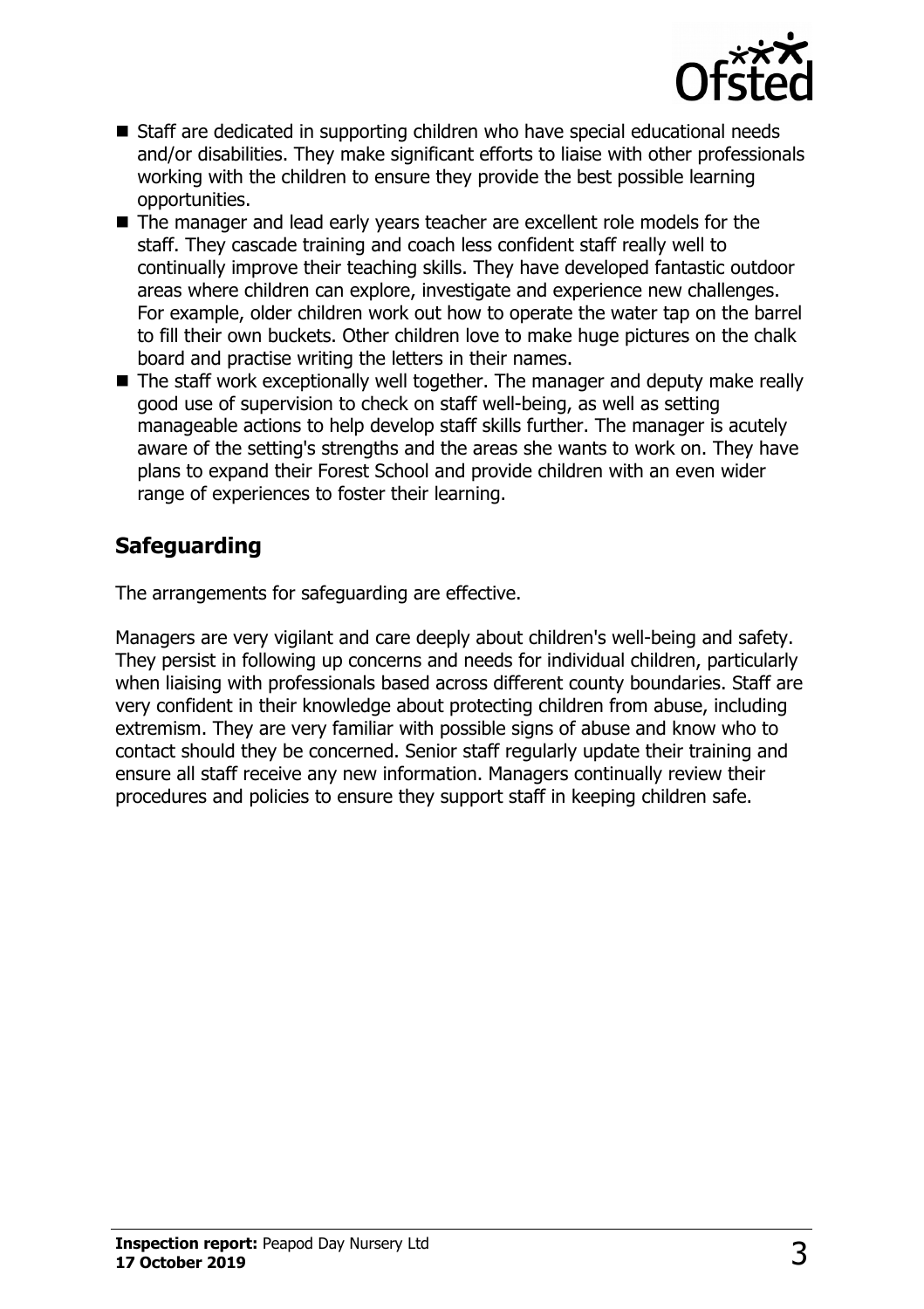

| <b>Setting details</b>                              |                                                                                      |
|-----------------------------------------------------|--------------------------------------------------------------------------------------|
| Unique reference number                             | EY223201                                                                             |
| <b>Local authority</b>                              | Nottinghamshire County Council                                                       |
| <b>Inspection number</b>                            | 10073070                                                                             |
| <b>Type of provision</b>                            | Childcare on non-domestic premises                                                   |
| <b>Registers</b>                                    | Early Years Register, Compulsory Childcare<br>Register, Voluntary Childcare Register |
| Day care type                                       | Full day care                                                                        |
| Age range of children                               | $0$ to 5                                                                             |
| <b>Total number of places</b>                       | 29                                                                                   |
| Number of children on roll                          | 39                                                                                   |
| Name of registered person                           | Peapod Day Nursery Ltd                                                               |
| <b>Registered person unique</b><br>reference number | RP520369                                                                             |
| Telephone number                                    | 07577209625                                                                          |
| Date of previous inspection                         | 4 February 2016                                                                      |

## **Information about this early years setting**

Peapod Day Nursery Limited was registered in 2002 and is in Melton Mowbray, Leicestershire. The nursery opens from 7.30am to 6pm, Monday to Friday, all year round, apart from bank holidays and for a week at Christmas. There are six members of staff who work with the children, all of whom hold a level 3 qualification. One member of staff is an early years teacher. The nursery provides funded early education for two-, three- and four-year-old children.

## **Information about this inspection**

#### **Inspector**

Judith Chinnery

#### **Inspection activities**

- $\blacksquare$  The inspector observed children's learning and staff teaching, both inside and outside.
- $\blacksquare$  The inspector spoke with staff and children during the inspection.
- $\blacksquare$  The inspector completed a joint observation with the nursery manager.
- $\blacksquare$  The inspector held a meeting with the nursery manager. She reviewed relevant documentation and evidence of the suitability of staff working in the nursery.
- $\blacksquare$  The inspector spoke to a number of parents during the inspection and took account of their views.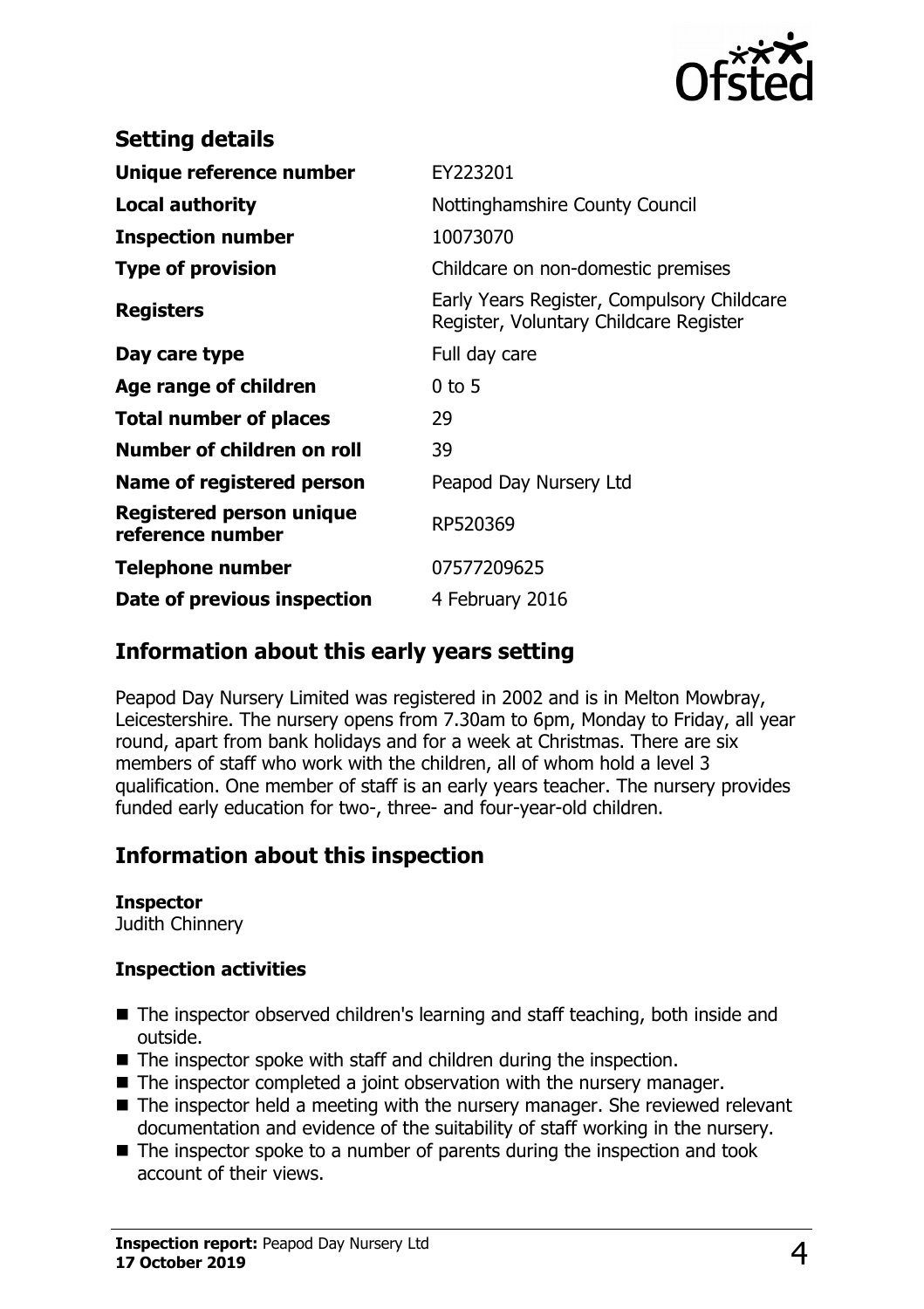

We carried out this inspection under sections 49 and 50 of the Childcare Act 2006 on the quality and standards of provision that is registered on the Early Years Register. The registered person must ensure that this provision complies with the statutory framework for children's learning, development and care, known as the early years foundation stage.

If you are not happy with the inspection or the report, you can [complain to Ofsted.](http://www.gov.uk/complain-ofsted-report)